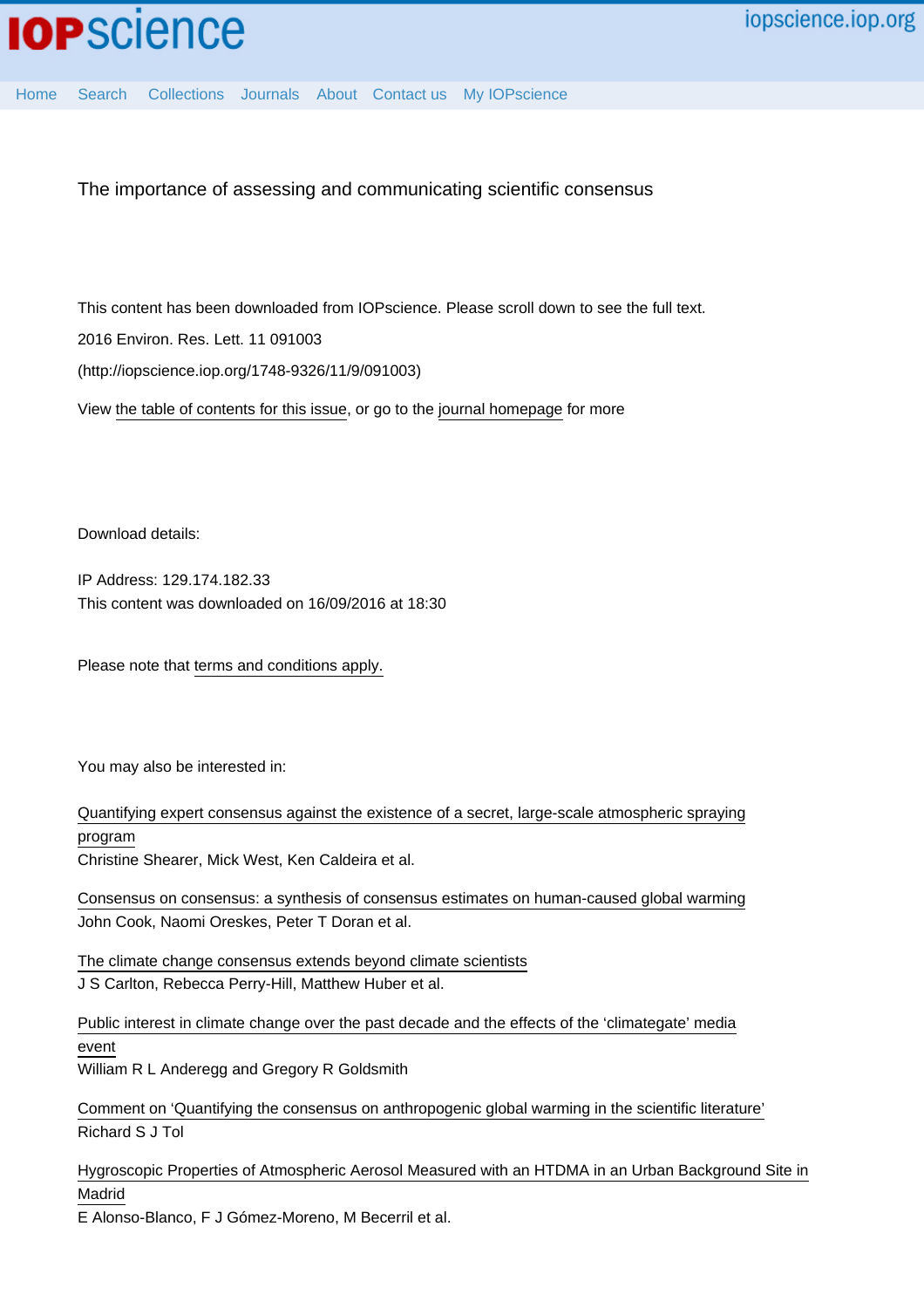# **Environmental Research Letters**

#### **PERSPECTIVE**

#### OPEN ACCESS

CrossMark

PUBLISHED 14 September 2016

Original content from this work may be used under the terms of the [Creative](http://creativecommons.org/licenses/by/3.0) [Commons Attribution 3.0](http://creativecommons.org/licenses/by/3.0) [licence.](http://creativecommons.org/licenses/by/3.0)

Any further distribution of this work must maintain attribution to the author(s) and the title of the work, journal citation and DOI.



# The importance of assessing and communicating scientific consensus

# <span id="page-1-0"></span>Edward W Maibach<sup>[1](#page-1-0)</sup> and Sander L van der Linden<sup>[2](#page-1-1)[,3](#page-1-2)</sup>

- <span id="page-1-1"></span><sup>1</sup> Department of Communication and Center for Climate Change Communication, George Mason University, Fairfax, VA 22030, USA
	- <sup>2</sup> Department of Psychology, University of Cambridge, Cambridge, CB2 3EB, UK
	- <sup>3</sup> Department of Psychology, Princeton University, Princeton, NJ 08540, USA

<span id="page-1-2"></span>E-mail: [emaibach@gmu.edu](mailto:emaibach@gmu.edu)

Keywords: scientific consensus, gateway belief model, SLAP, misinformation

#### Abstract

The spread of influential misinformation, such as conspiracy theories about the existence of a secret, large-scale atmospheric spraying program (SLAP), is contributing to the politicization of science. In an important recent study, Shearer et al (2016 Environ. Res. Lett. 11 [084011](http://dx.doi.org/10.1088/1748-9326/11/8/084011)) employ a novel methodology to quantify the expert consensus of popular SLAP assertions. The authors find that 99% (76/77) of surveyed experts have not encountered any evidence that would support the existence of such a program. Here we argue that this finding is important because a growing body of research has shown that the public's perception of expert consensus on key societal issues acts an important 'gateway' to science acceptance. Furthermore, communicating normative agreement among experts, such as the strong scientific consensus against the existence of a SLAP, can help limit the spread of misinformation and promote more effective public decision-making about science and society.

Scientific inquiry seeks to understand, predict, and explain how our physical and social worlds work. Importantly, scientists often aspire to see the fruits of their inquiry used to benefit society. Although there are many exceptions to the rule, societal decisionmakers—including public officials, business managers, civic organizations and ordinary citizens alike are often motivated to seek out the best available scientific evidence to help inform the important decisions they must make. Cancer patients, their doctors, and health insurance companies, for example, are all motivated to know how effective various treatment options are, and for whom. Similarly, parents, school officials, and regulators are all motivated to know what levels of lead in drinking water can be considered safe for children. In turn, experts appreciate the opportunity to share what they know, so that good decisions can be made, and good outcomes are more likely to be achieved.

The ideal situation occurs when the issue at hand has been well-studied over an extend period of time and trusted science organizations have reliably concluded that the weight of evidence is unequivocal.

© 2016 IOP Publishing Ltd

Important current examples of issues for which a strong scientific consensus exists, include humancaused climate change (Anderegg et al [2010,](#page-2-0) Cook et al [2016](#page-2-1)), and the safety of the MMR vaccine (Taylor et al [1999,](#page-3-0) DeStefano and Thompson [2004](#page-2-2)).

A different—yet all too common—situation occurs when the weight of evidence genuinely is not clear, either because the evidence is limited, uncertain, or has never been quantified. This was the case, until recently, with regard to public concern about the existence of a 'secret large-scale atmospheric program' (SLAP)—a concern shared by as much as 17% of the adult population in Canada, the United Kingdom, and the United States (Mercer et al [2011](#page-3-1)). This public concern arose in response to 'evidence'—posted in various sites on the internet—asserting the existence of SLAP, but none of this evidence has ever been peerreviewed by scientists.

In an important recent study, Shearer et al ([2016](#page-3-2)) decided to put this evidence to a test. They showed the evidence to 77 domain experts (i.e., atmospheric chemists with expertise in condensation trails, and geochemists working on atmospheric deposition of dust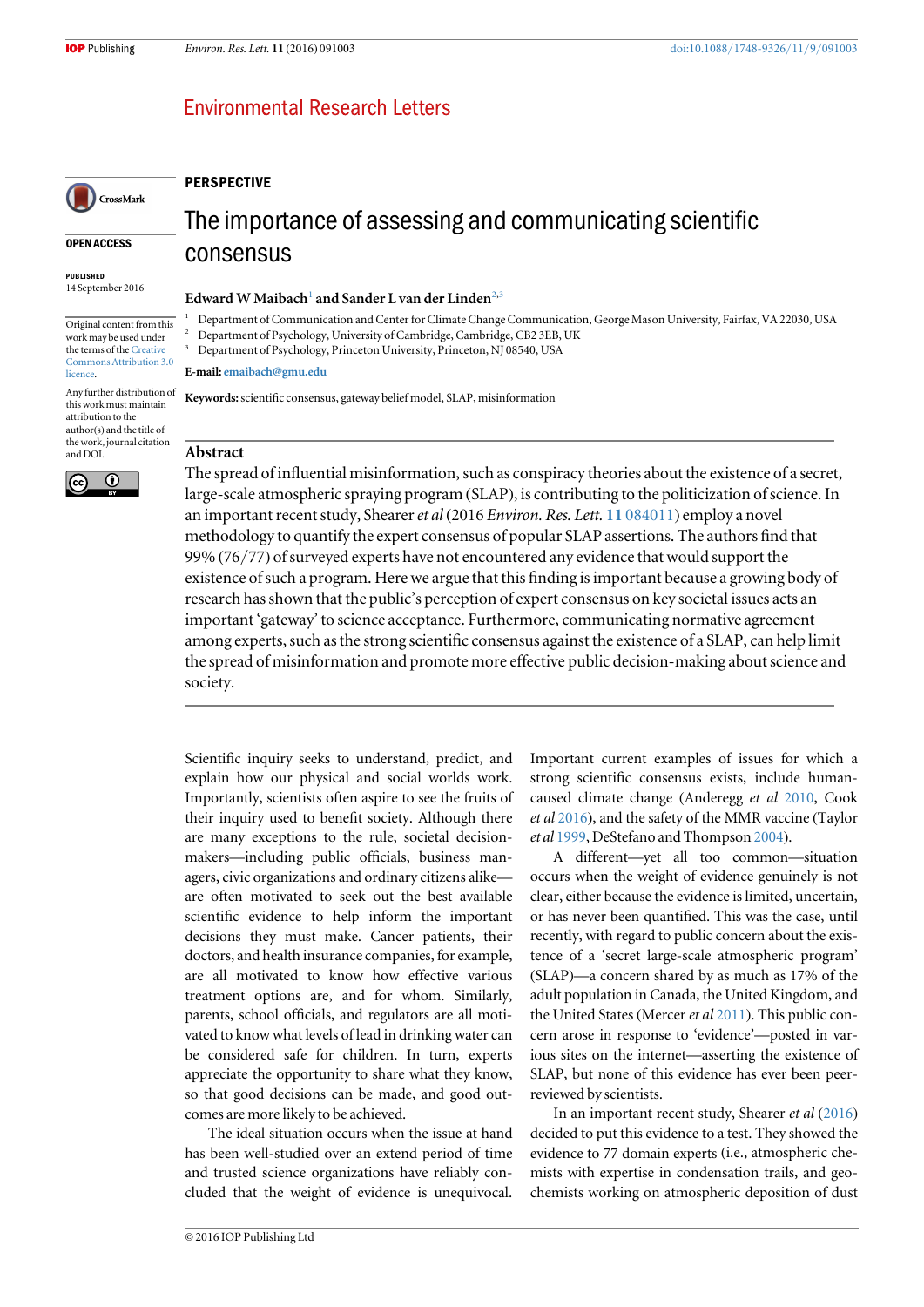and pollution), and asked about each of the claims made by 'SLAP theorists.' They found near-unanimous consensus(76/77) among the experts that there is no evidence to support the existence of SLAP. Indeed, all SLAP assertions can be explained by other factors (i.e., well known behavior of aircraft contrails and atmospheric aerosols). This research clearly established that the weight of evidence overwhelming disproves common 'SLAP' assertions.

We contend that 'scientific consensus' research of this kind is important for two key reasons; (a) it provides a novel methodology for assessing scientific weight of evidence, and (b) scientific consensus highlights a special form of proof, 'social proof', that is particularly appropriate for conveying the weight of evidence to non-scientists. Traditional scientific explanations convey the evidence—for or against the assertion of concern—often using complicated scientific jargon (e.g., 'atmospheric concentrations per unit mass'), concepts that non-experts often have difficulty comprehending. In contrast, scientific consensus is expressed in the form of a descriptive norm, or the collective judgment of a group of influential individuals (experts). In other words, consensus cues are a form of 'social proof' easily comprehended by lay people and experts alike—i.e., the proportion of relevant experts who are convinced by the evidence (e.g., 76 out of 77, or 99%). People are generally motivated to hold accurate beliefs about the world, and when uncertain, they often look to experts for guidance (Cialdini et al [2015](#page-2-3)). Importantly, as a heuristic, consensus information is often both accurate and appealing because it harnesses the 'wisdom-of-crowds' effect (Surowiecki [2005](#page-3-3)), which is especially strong and persuasive to people when the 'crowd' consists of 'wise' experts (Mannes et al [2014](#page-3-4)).

Yet, because of a well-established human information processing mechanism called the 'availability bias' (Tversky and Kahneman [1973](#page-3-5)), people tend to reach conclusions—often erroneously—about the weight of evidence based on simple yet misleading information (whether deliberately misleading, or not). For example, when people see a TV news story featuring two scientists—one who is convinced of X, and one who is not—they tend to believe there is a lot of disagreement among the experts about X. Anecdotal evidence and 'false media balance' have shown to undermine perceived scientific agreement (Koehler [2016](#page-2-4)). Moreover, although Shearer et al ([2016](#page-3-2)) state that; 'our goal is not to sway those already convinced that there is a secret, large-scale spraying program' (p.1), the propagation of conspiracy theories of this kind do in fact undermine the public's perception of a scientific consensus (van der Linden [2015](#page-3-6)). Therefore, in a very real sense, failure to communicate the expert consensus—when a scientific consensus exists—makes the public vulnerable to harmful misinformation (Maibach [2012](#page-3-7)).

In fact, our research, and that of several other independent research teams, has shown that this is particularly important because; (a) perceived scientific agreement is a key 'gateway' cognition that acts as an important determinant of public opinion and (b) communicating the scientific consensus about societally contested issues—including climate change and vaccine safety—has a powerful effect on realigning public views of the issue with expert opinions (Ding et al [2011](#page-2-5), Lewandowsky et al [2013](#page-3-8), van der Linden et al [2014](#page-3-9), [2015a](#page-3-10), [2015b](#page-3-11), Myers et al [2015](#page-3-12), Hornsey et al [2016](#page-2-6)). We are not suggesting that communicating scientific consensus is a magic bullet, but it is an easily conveyed fact that has shown to be broadly helpful in reducing the 'consensus gap' (Cook and Jacobs [2014](#page-2-7)), in countering motivated reasoning (Bolsen and Druckman [2015](#page-2-8)), and in safeguarding the public against influential misinformation.

In conclusion, for us, the implication of the research conducted by Shearer et al ([2016](#page-3-2)) is that the scientific community should make an effort to put to rest the public's erroneous concerns about the existence of a large-scale atmospheric spraying program by conveying an intuitive social fact, namely; that 99% of experts agree that there is no evidence of a secret, large-scale atmospheric spraying program (SLAP).

## Acknowledgments

The first author receives grant support from the National Science Foundation (DRL-1422431), NASA (NNX11AQ80G) and the Energy Foundation. The second author would like to acknowledge support from the Andlinger Center for Energy and the Environment.

### References

- <span id="page-2-0"></span>Anderegg W R L, Prall JW, Harold J and Schneider S H 2010 Expert credibility in climate change Proc. Natl Acad. Sci. USA [107](http://dx.doi.org/10.1073/pnas.1003187107) [12107](http://dx.doi.org/10.1073/pnas.1003187107)–9
- <span id="page-2-8"></span>Bolsen T and Druckman J N 2015 Counteracting the politicization of science J. Commun. 65 [745](http://dx.doi.org/10.1111/jcom.12171)–69
- <span id="page-2-3"></span>Cialdini R, Martin S and Goldstein N 2015 Small behavioral science informed changes can produce large policy relevant effects Behav. Sci. Policy 1 [21](http://dx.doi.org/10.1353/bsp.2015.0008)–7
- <span id="page-2-1"></span>Cook Jet al 2016 Consensus on consensus: a synthesis of consensus estimates on human-caused global warming Environ. Res. Lett. 11 [048002](http://dx.doi.org/10.1088/1748-9326/11/4/048002)
- <span id="page-2-7"></span>Cook J and Jacobs P 2014 Scientists are from Mars, laypeople are from Venus: an evidence-based rationale for communicating the consensus on climate Rep. Natl Center Sci. Educ. 34 1–3
- <span id="page-2-2"></span>DeStefano F and Thompson W W 2004 MMR vaccine and autism: an update of the scientific evidence Expert. Rev. Vaccines [3](http://dx.doi.org/10.1586/14760584.3.1.19) [19](http://dx.doi.org/10.1586/14760584.3.1.19)–22
- <span id="page-2-5"></span>Ding D, Maibach E W, Zhao X, Roser-Renouf C and Leiserowitz A 2011 Support for climate policy and societal action are linked to perceptions about scientific agreement Nat. Clim. Chang. [1](http://dx.doi.org/10.1038/nclimate1295) [462](http://dx.doi.org/10.1038/nclimate1295)–6
- <span id="page-2-6"></span>Hornsey M J, Harris E A, Bain P G and Fielding K S 2016 Metaanalyses of the determinants and outcomes of belief in climate change Nat. Clim. Chang. ([doi:10.1038](http://dx.doi.org/10.1038/nclimate2943)/ [nclimate2943](http://dx.doi.org/10.1038/nclimate2943))
- <span id="page-2-4"></span>Koehler D J 2016 Can journalistic 'false balance' distort public perception of consensus in expert opinion? J. Exp. Psychol.- Appl. [22](http://dx.doi.org/10.1037/xap0000073) 24–38